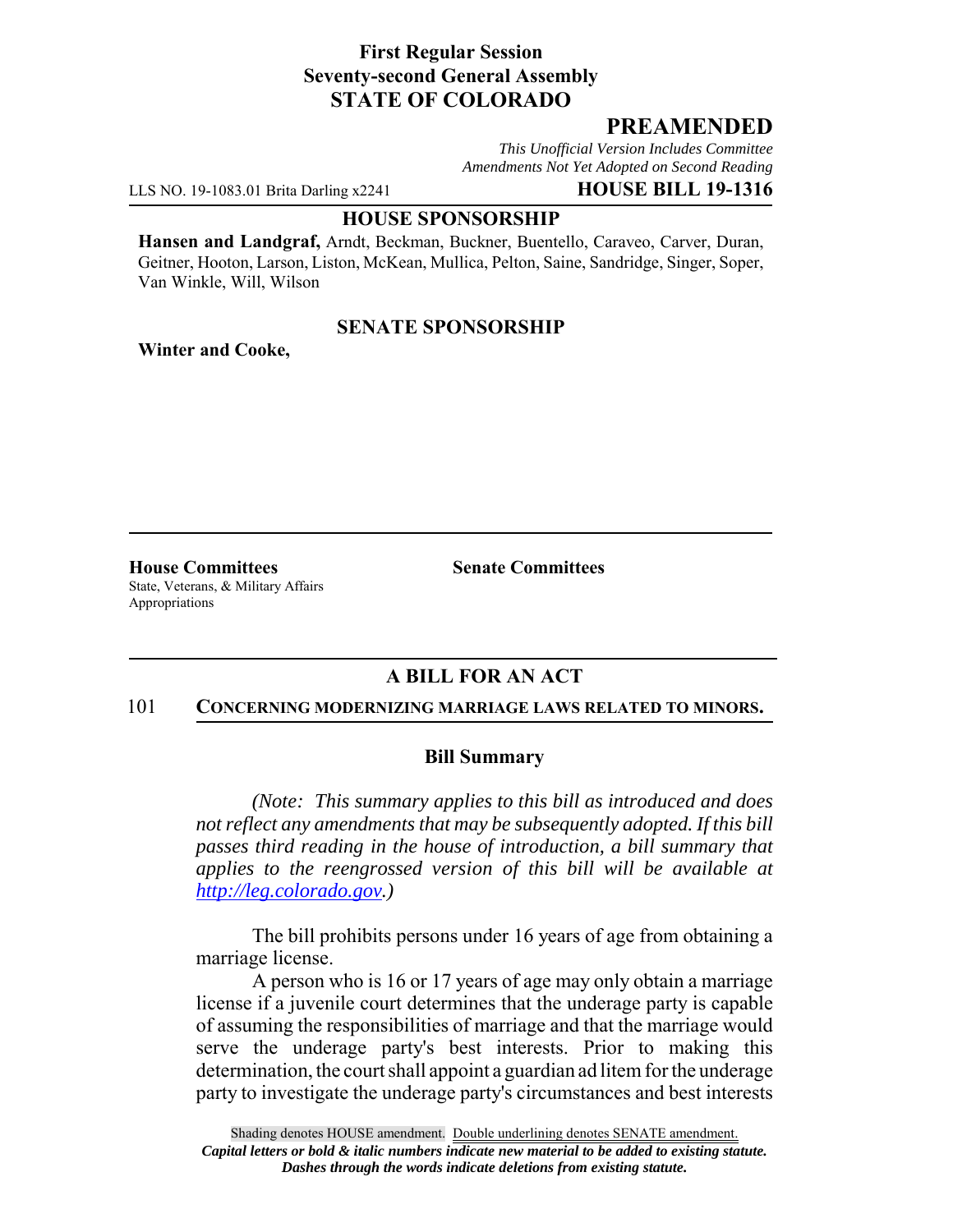and to file a report with the court detailing the findings and making recommendations to the court regarding the issuance of a marriage license.

The bill clarifies that both parties to a proxy marriage must be 18 years of age.

The bill prohibits complete social security numbers from appearing on marriage forms and certificates issued by county clerks and recorders.

The bill authorizes the juvenile court to appoint a guardian ad litem for purposes of judicial consent for underage marriage.

The bill clarifies that an underage married person has certain rights under law, including the right to establish a separate domicile from the married person's parents; the right to file motions and petitions in the married person's own name; the right to enter into enforceable contracts, including leases for housing; and the right to consent to their own medical care.

1 *Be it enacted by the General Assembly of the State of Colorado:*

2 **SECTION 1.** In Colorado Revised Statutes, **amend** 14-2-106 as 3 follows:

 **14-2-106. License to marry.** (1) (a) When a marriage LICENSE application has been completed and signed by both parties to a prospective marriage and at least one party has appeared before the county clerk and recorder and has paid the marriage license fee of seven dollars, a fee of twenty dollars to be transmitted by the county clerk and recorder to the state treasurer and credited by the treasurer to the Colorado domestic abuse program fund created in section 39-22-802 (1), 11 C.R.S., and an additional amount established pursuant to section  $25-2-121$ , C.R.S., such amount to be credited to the vital statistics records 13 cash fund pursuant to section 25-2-121, C.R.S., the county clerk shall issue a license to marry and a marriage certificate form upon being furnished:

16 (I) Satisfactory proof that each party to the marriage will have 17 attained the age of eighteen years at the time the marriage license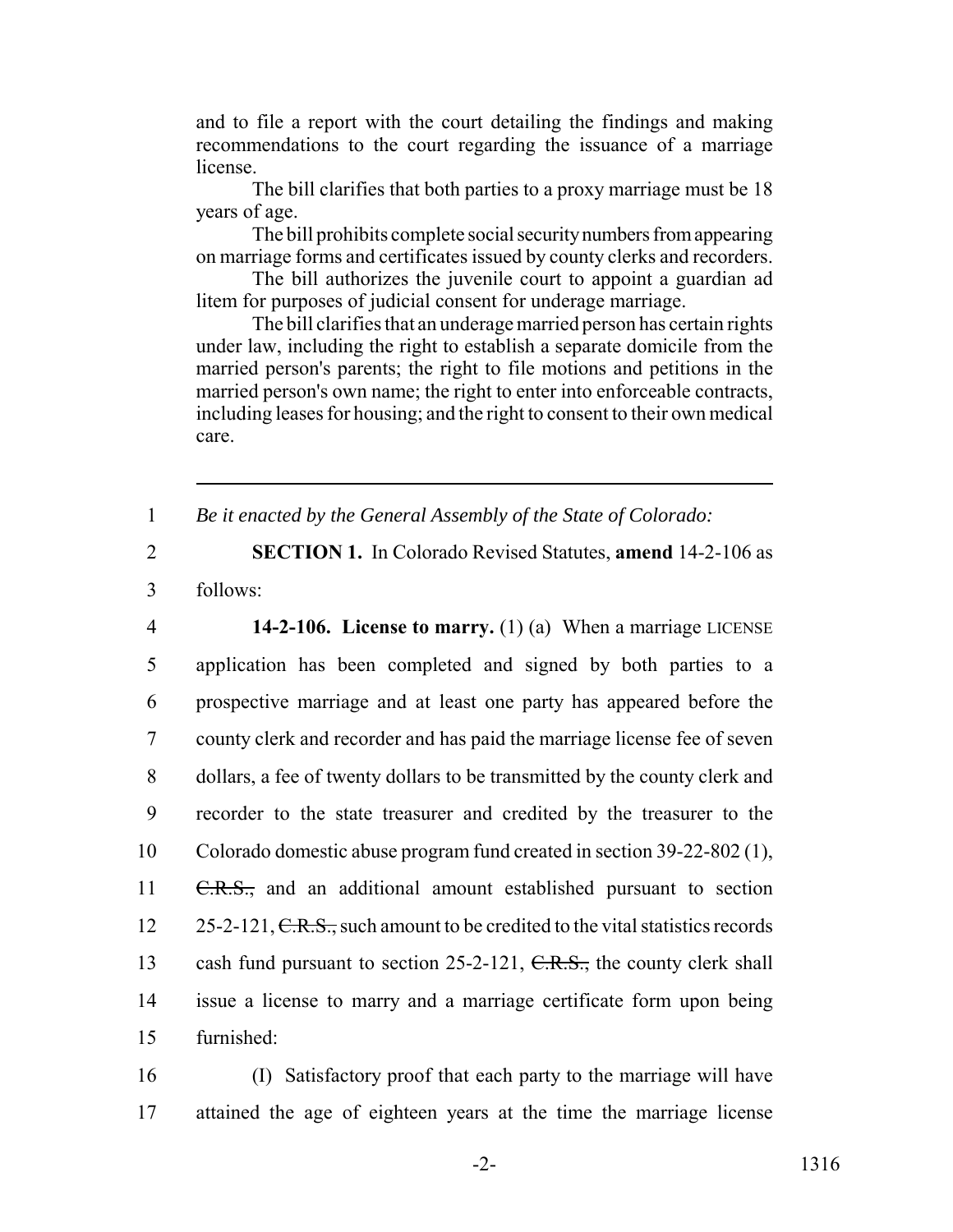| 1              | becomes effective; or, if over the age of sixteen years but has not attained     |
|----------------|----------------------------------------------------------------------------------|
| $\overline{2}$ | the age of eighteen years, has the consent of both parents or guardian or,       |
| 3              | if the parents are not living together, the parent who has legal custody or      |
| 4              | decision-making responsibility concerning such matters or with whom the          |
| 5              | child is living or judicial approval, as provided in section $14-2-108$ ; or, if |
| 6              | under the age of sixteen years, has both the consent to the marriage of          |
| 7              | both parents or guardian or, if the parents are not living together, the         |
| 8              | parent who has legal custody or decision-making responsibility                   |
| 9              | concerning such matters or with whom the child is living and judicial            |
| 10             | approval, as provided in section 14-2-108; and                                   |
| 11             | Satisfactory proof that the marriage is not prohibited, as<br>(II)               |
| 12             | provided in section 14-2-110.                                                    |
| 13             | (III) Repealed.                                                                  |
| 14             | (b) Violation of paragraph $(a)(1)$ of this subsection $(1)$ shall make          |
| 15             | SUBSECTION $(1)(a)(I)$ OF THIS SECTION MAKES the marriage voidable.              |
| 16             | (c) (Deleted by amendment, L. 2000, p. 1571, $\S$ 8, effective July              |
| 17             | $\pm, 2000.$                                                                     |
| 18             | (2) Repealed.                                                                    |
| 19             | <b>SECTION 2.</b> In Colorado Revised Statutes, 14-2-108, amend (1)              |
| 20             | and $(2)$ as follows:                                                            |
| 21             | 14-2-108. Judicial approval. (1) The juvenile court, as defined                  |
| 22             | in section 19-1-103 (17), $C.R.S.,$ after a reasonable effort has been made      |
| 23             | to notify the parents or guardian LEGAL GUARDIANS of each underage               |
| 24             | party, may order the county clerk and recorder PURSUANT TO SUBSECTION            |
| 25             | (2) OF THIS SECTION to issue a marriage license and a marriage certificate       |
| 26             | form                                                                             |
| $\sim$ $\sim$  |                                                                                  |

27  $(a)$  to a party aged sixteen or seventeen years who has no parent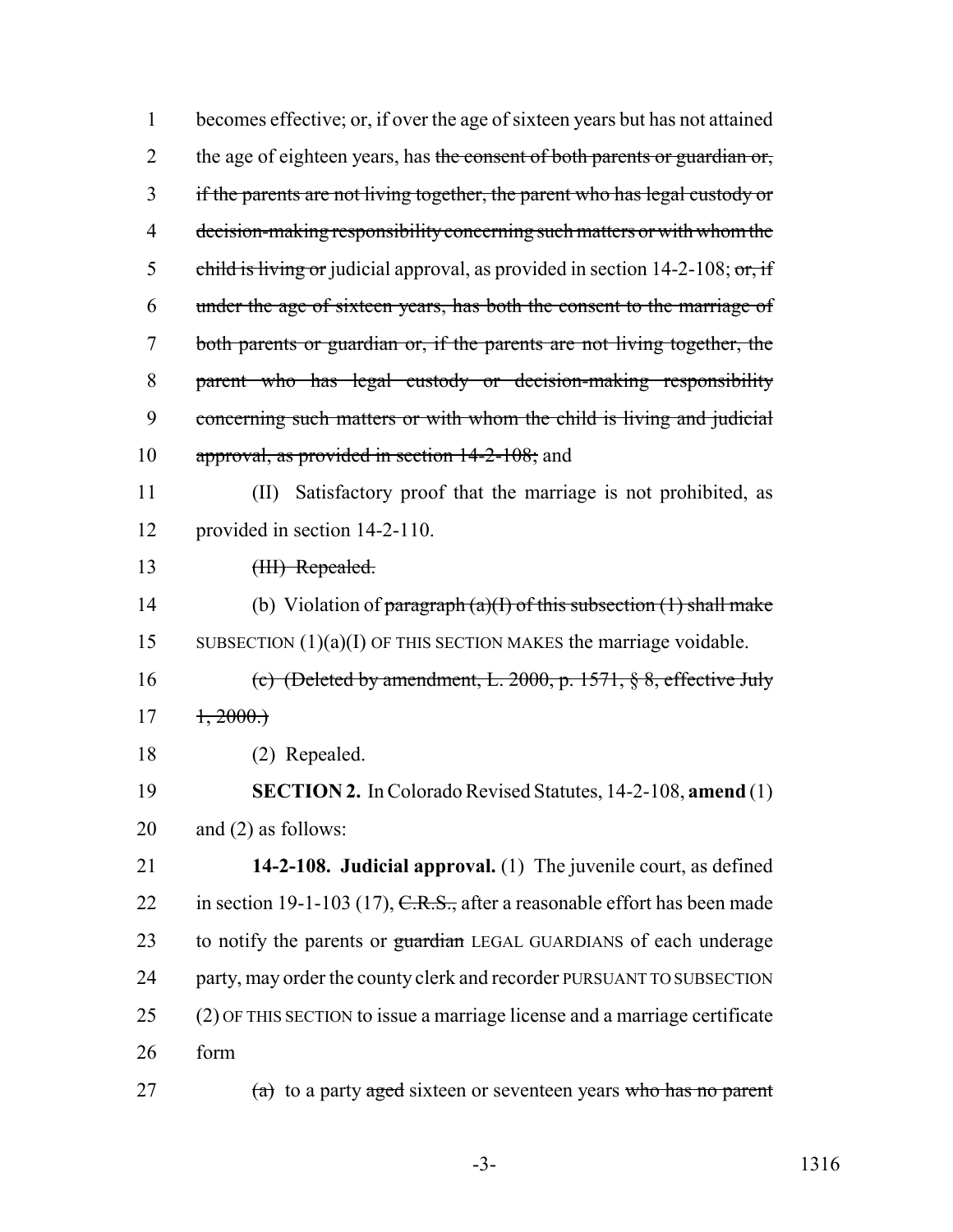1 or guardian, or who has no parent capable of consenting to his marriage, 2 or whose parent or guardian has not consented to his marriage; or OF AGE.

 (b) To a party under the age of sixteen years who has the consent 4 to his or her marriage of both parents, if capable of giving consent, or his or her guardian or, if the parents are not living together, the parent who has legal custody or decision-making responsibility concerning such matters or with whom the child is living.

8 (2) (a) A license shall be ordered to be issued THE COURT MAY ORDER THE COUNTY CLERK AND RECORDER TO ISSUE A MARRIAGE LICENSE under subsection (1) of this section only if the court finds, AFTER REVIEWING THE REPORT OF THE GUARDIAN AD LITEM APPOINTED 12 PURSUANT TO SUBSECTION (2)(b) OF THIS SECTION, that the underage party is capable of assuming the responsibilities of marriage and the marriage 14 would serve his THE UNDERAGE PARTY's best interests. Pregnancy alone does not establish that the best interests of the party would be served.

 (b) (I) PRIOR TO ORDERING THE ISSUANCE OF A MARRIAGE LICENSE TO AN UNDERAGE PARTY, THE COURT SHALL APPOINT A GUARDIAN AD LITEM FOR THE UNDERAGE PARTY AND DIRECT THE GUARDIAN AD LITEM TO INVESTIGATE THE BEST INTERESTS OF THE UNDERAGE PARTY AND TO 20 FILE A REPORT WITH THE COURT ADDRESSING THE FACTORS SET FORTH IN 21 SUBSECTION (2)(b)(II) OF THIS SECTION AND STATING A POSITION AS TO WHETHER THE ISSUANCE OF A MARRIAGE LICENSE TO THE UNDERAGE PARTY IS IN THE UNDERAGE PARTY'S BEST INTERESTS.

24 (II) THE COURT SHALL CONSIDER ALL RELEVANT FACTORS, INCLUDING:

26 (A) THE WISHES OF THE UNDERAGE PARTY;

(B) THE VIEW OF THE PARENTS OR LEGAL GUARDIANS OF THE

-4- 1316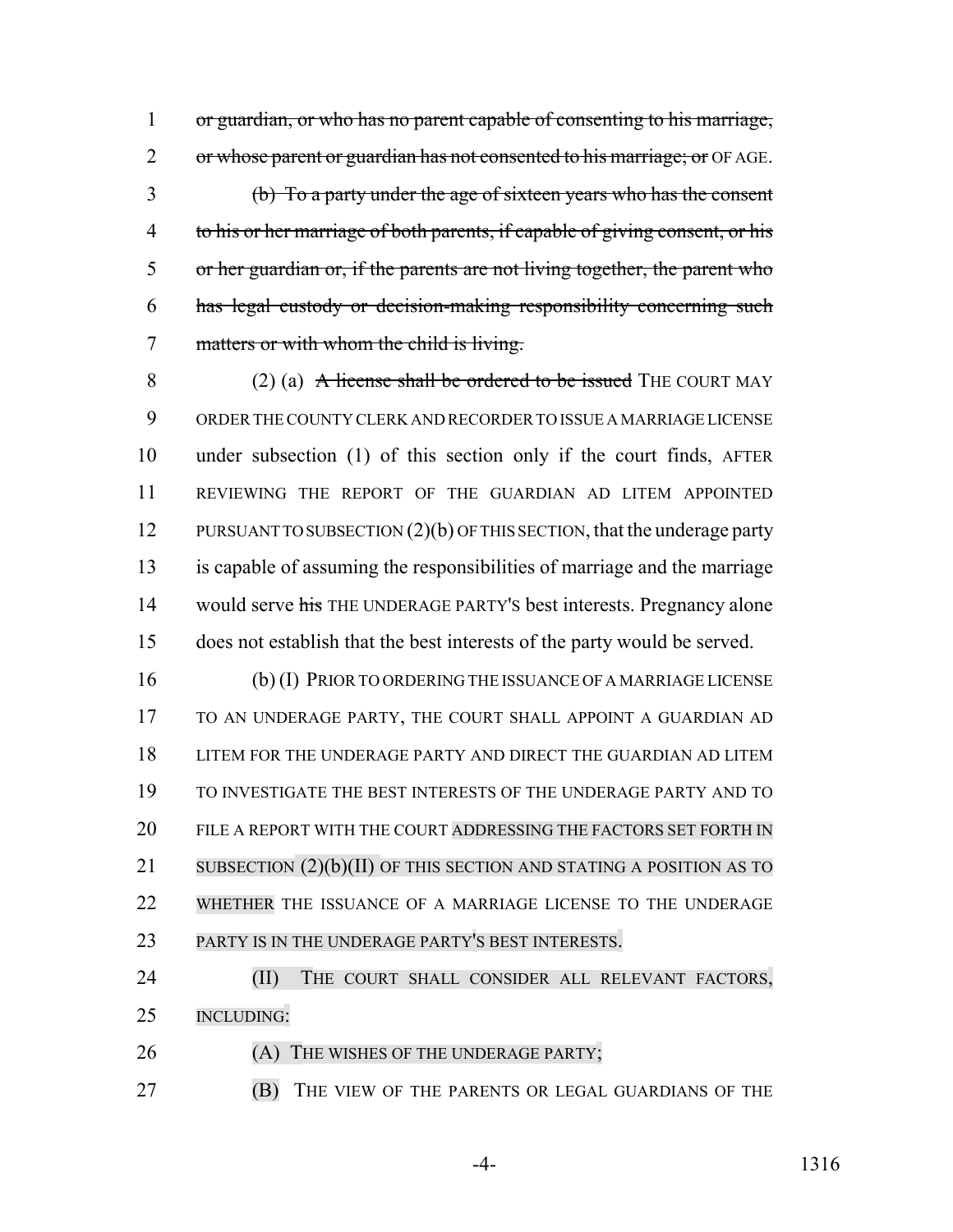UNDERAGE PARTY, IF KNOWN;

 (C) THE ABILITY OF THE UNDERAGE PARTY TO ASSUME THE RESPONSIBILITIES OF MARRIAGE;

 (D) THE CIRCUMSTANCES SURROUNDING THE MARRIAGE; AND (E) THE ABILITY OF THE UNDERAGE PARTY TO MANAGE THE UNDERAGE PARTY'S FINANCIAL, PERSONAL, SOCIAL, EDUCATIONAL, AND NONFINANCIAL AFFAIRS INDEPENDENT OF THE UNDERAGE PARTY'S INTENDED SPOUSE BOTH DURING THE MARRIAGE OR UPON DISSOLUTION OF THE MARRIAGE.

 **SECTION 3.** In Colorado Revised Statutes, 14-2-109, **amend** 11  $(2)(a)(IV)$  as follows:

- **14-2-109. Solemnization and registration of marriages proxy marriage.** (2) (a) The requirements for applying for a marriage license for a proxy marriage are the following:
- (IV) Notwithstanding the requirements of section 14-2-106 (1)(a)(I), Both parties to the proxy marriage are eighteen years of age or older.
- **SECTION 4.** In Colorado Revised Statutes, **add** 14-2-109.3 as follows:

 **14-2-109.3. Rights of underage married persons.** (1) IN ADDITION TO ANY RIGHTS ESTABLISHED IN LAW, A MARRIED PERSON WHO HAS NOT ATTAINED EIGHTEEN YEARS OF AGE HAS THE FOLLOWING RIGHTS: (a) THE RIGHT TO ESTABLISH A DOMICILE SEPARATE FROM THE MARRIED PERSON'S PARENTS;

25 (b) THE RIGHT TO FILE MOTIONS AND PETITIONS WITH A COURT IN THE MARRIED PERSON'S NAME AND ON THE MARRIED PERSON'S OWN BEHALF;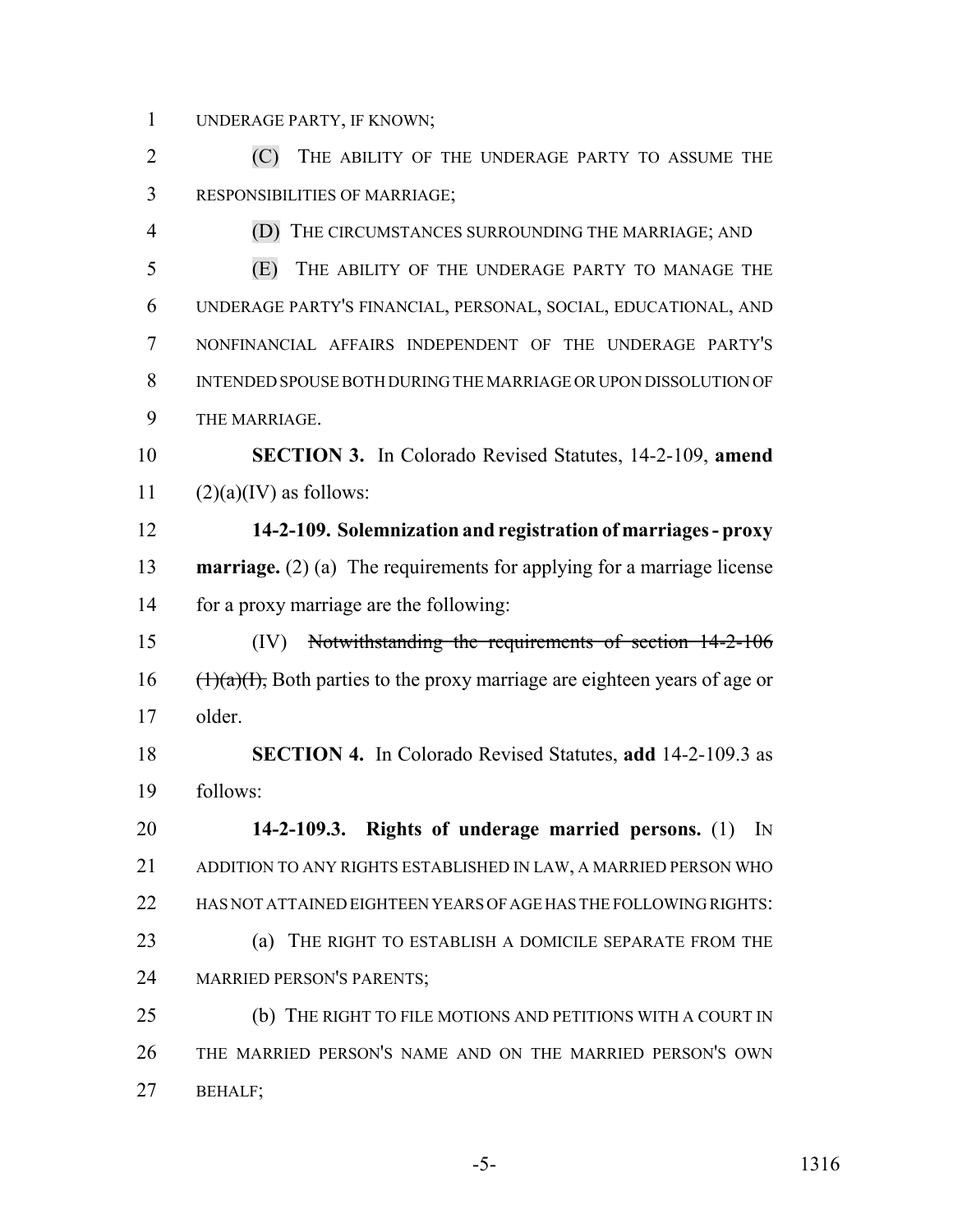| $\mathbf{1}$   | (c)<br>THE RIGHT TO ENTER INTO ENFORCEABLE CONTRACTS,                                |
|----------------|--------------------------------------------------------------------------------------|
| $\overline{2}$ | INCLUDING BUT NOT LIMITED TO LEASES FOR HOUSING; AND                                 |
| 3              | (d) THE RIGHT TO CONSENT TO AND MAKE DECISIONS CONCERNING                            |
| $\overline{4}$ | THE MARRIED PERSON'S OWN MEDICAL CARE.                                               |
| 5              | <b>SECTION 5.</b> In Colorado Revised Statutes, 14-2-105, amend                      |
| 6              | $(1)(a)$ as follows:                                                                 |
| 7              | 14-2-105. Marriage license and marriage certificate. (1) The                         |
| 8              | executive director of the department of public health and environment                |
| 9              | shall prescribe the form for an application for a marriage license, which            |
| 10             | must include the following information:                                              |
| 11             | (a) Name, sex, address, LAST FOUR DIGITS OF THE social security                      |
| 12             | number, AND date and place of birth of each party to the proposed                    |
| 13             | marriage, and for such purpose WHICH proof of IDENTITY AND date of                   |
| 14             | birth may be by a birth certificate, a driver's license, A PASSPORT, or other        |
| 15             | comparable evidence;                                                                 |
| 16             |                                                                                      |
| 17             | <b>SECTION 6.</b> In Colorado Revised Statutes, 19-1-111, add (2)(d)                 |
| 18             | as follows:                                                                          |
| 19             | 19-1-111. Appointment of guardian ad litem. $(2)$ The court                          |
| 20             | may appoint a guardian ad litem in the following cases:                              |
| 21             | (d) FOR AN UNDERAGE PARTY SEEKING A MARRIAGE LICENSE, AS                             |
| 22             | PROVIDED IN SECTION $14-2-108(2)$ .                                                  |
| 23             | SECTION 7. Act subject to petition - effective date -                                |
| 24             | <b>applicability.</b> (1) This act takes effect at $12:01$ a.m. on the day following |
| 25             | the expiration of the ninety-day period after final adjournment of the               |
| 26             | general assembly (August 2, 2019, if adjournment sine die is on May 3,               |
| 27             | 2019); except that, if a referendum petition is filed pursuant to section 1          |